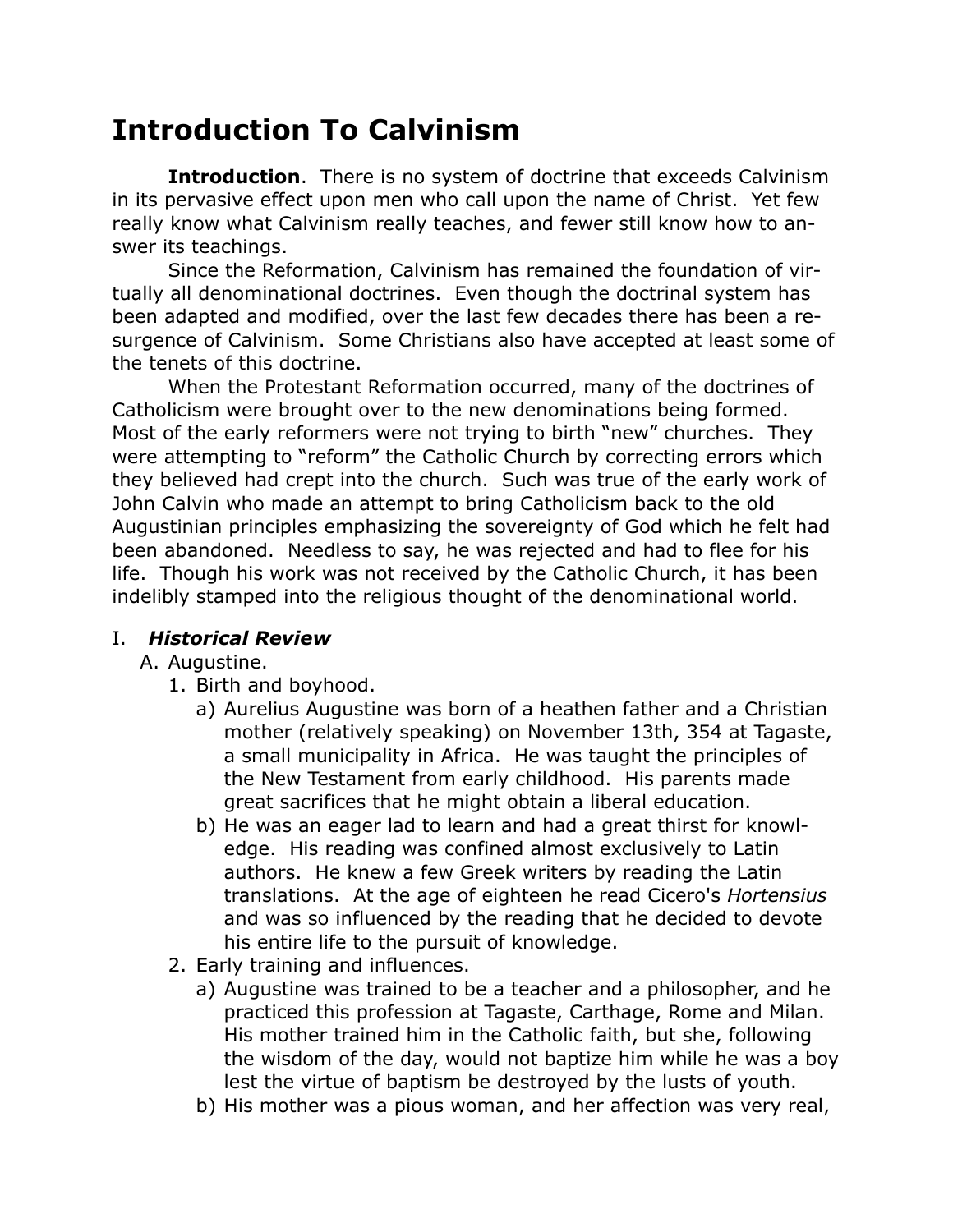but she was motivated by worldly motives where her son was concerned. For example, when with a tardy sense of justice he wanted to marry his mistress, the mother of his son with whom he had been living for years, it was his mother that objected on the grounds that the marriage would interfere with his prospects and it was she who found him a wealthier fiancee.

- 3. The Manichaeans.
	- a) As a young man Augustine found the teachings of the Manichaeans compatible with his interests and desires. They taught that there were two everlasting kingdoms, one of light under God, and the other of darkness under the Devil.
	- b) The substance of their doctrine bears a great resemblance to Gnosticism. One of the underlying themes is the concept of the defiling nature of the physical. One can see this theme in Gnosticism, Manichaeism and Calvinism. There was also the idea in Manichaeism that God sent Christ and the Comforter (Mani, the founder of Manichaeism) to enlighten men. Some think that Augustine may have carried this idea with him also, an idea which found expression in the doctrine that men cannot perceive divine truth until enlightened by the Holy Spirit.
- 4. Augustine's conversion.
	- a) Augustine became a member of the sect, and for nine years was a zealous adherent and a stout champion. Gradually he broke from this group and fell more under the influence of the Neoplatonists. The teachings of Manichaeism were grossly incompatible with Christianity. He found Neoplatonism much more compatible with Christianity. Yet there were certain basic ideas common to both.
	- b) For example, Neoplaonism stated that there was a dualism between the material and the ideal, and that matter defiled the ideal. Neoplatonism also included the belief in immateriality and immortality of the soul and in man's possession of a spiritual sense by which he may know God and the realities of the unseen world. Augustine was baptized by Ambrose, bishop of Milan, in the spring of A.D. 381.
- 5. The sources of Augustine's thinking.
	- a) One fact that shouts at an unbiased reader of Augustine's writings is that he came to his "Christian" beliefs through the back door. Augustine did not take his Bible in hand, read it and come up with his convictions. He was steeped in the writings of the Roman writer Cicero, in the complex yarns of the Manichaeans and in the philosophical thoughts of Neoplatonism.
	- b) When he studied God, man, evil and anything else, he did it with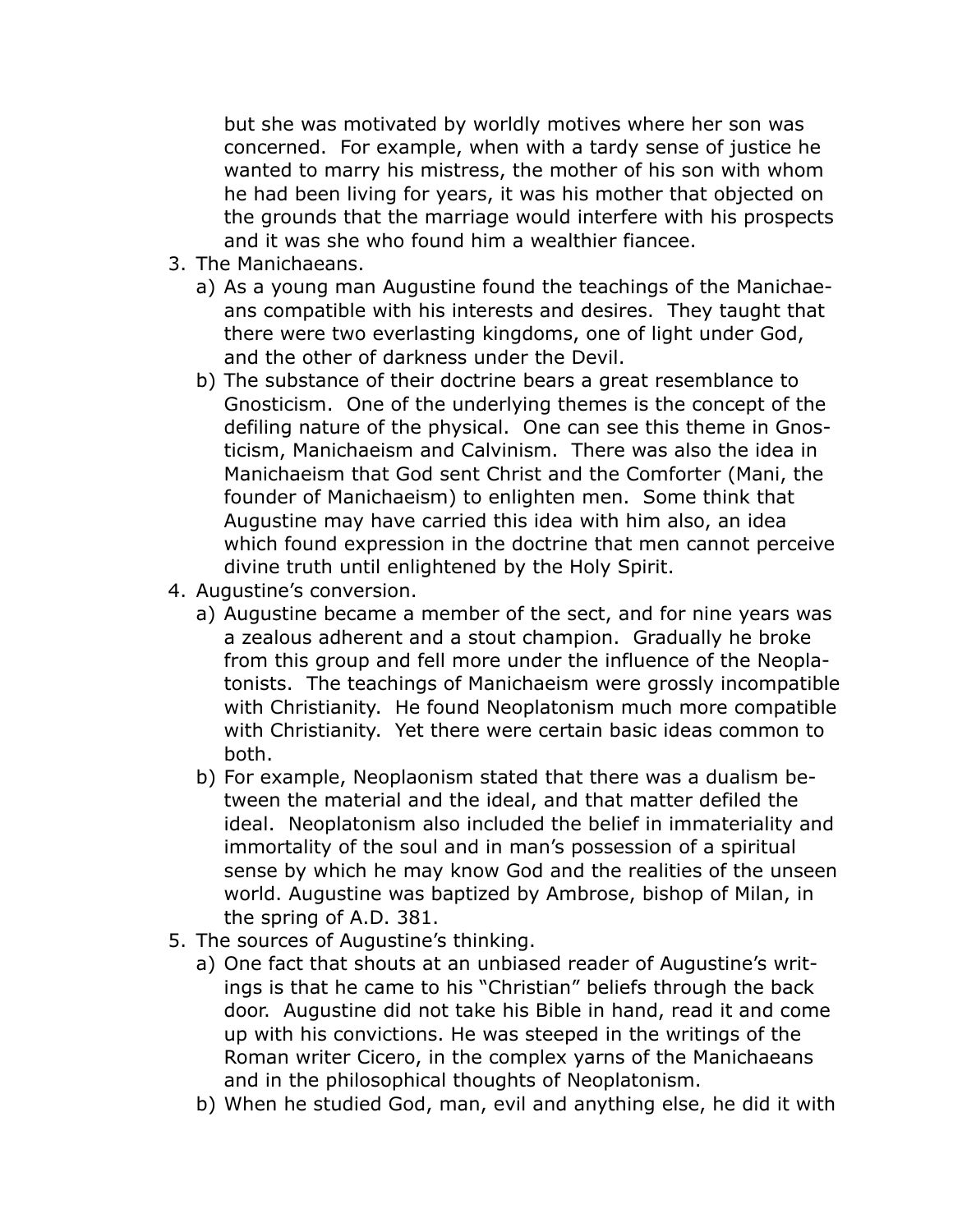all this excess baggage in his mind. He first felt the need to square these thoughts with the philosophical principles he was already committed to. Such study of the scriptures is guaranteed to result in half-baked theories that incorporate more of men than God. The longer Augustine was a "Christian," the more he moved in the direction of the Bible and away from his philosophy. His Neoplatonism, however, had a lifelong influence over his thinking.

- 6. The definition and origin of evil.
	- a) To Augustine, evil was the absence of good. Since God is eternal and cannot be changed, He is the ultimate good. Any movement away from God is a movement toward evil. Augustine and a host of others, including Calvin, wrestled with the question, "Why should there be evil in a universe created out of nothing by a Being who is both good and all-powerful?"
	- b) In his work, *City of God*, Augustine explained evil as the tendency of all created things to lapse again into the nothingness from which they came. It was the same principle that explained the evil will of man. They also are created from nothing, and they tend to lapse into nothingness. This tendency reveals itself in their tendency to choose the less instead of the greater, the choice of self rather than God, which is the essence of all sin.
	- c) Augustine did not believe God to be responsible for sin, but that He permitted it for the sake of the greater good. Calvin, on the other hand, taught that God predestined sin. This teaching posed a problem for both Augustine and Calvin, and neither one ever resolved it.
- 7. Original sin or total hereditary depravity.
	- a) Though Augustine did not believe God to be responsible for sin, and though he did not need the fall of Adam to explain the universality of sin, still, under the influence of Catholic tradition, Augustine accepted the doctrine of original sin and used it to explain the sins of Adam's descendants. The result was inconsistency.
	- b) Augustine had taught that Adam was created by God, and his spirit and his flesh was good, not bad. His sin was due to pride, because he put himself before God and did not have complete dependence on him. Adam tended to lapse into nothingness, and chose the lesser rather than the greater good. Adam's nature was originally good, but it was corrupted by the fall. Adam, in turn, transmitted to his descendants this corrupt nature which became the incentive to sin. Thus, for Adam's descendants the process was reversed. With Adam the choice of evil, that is of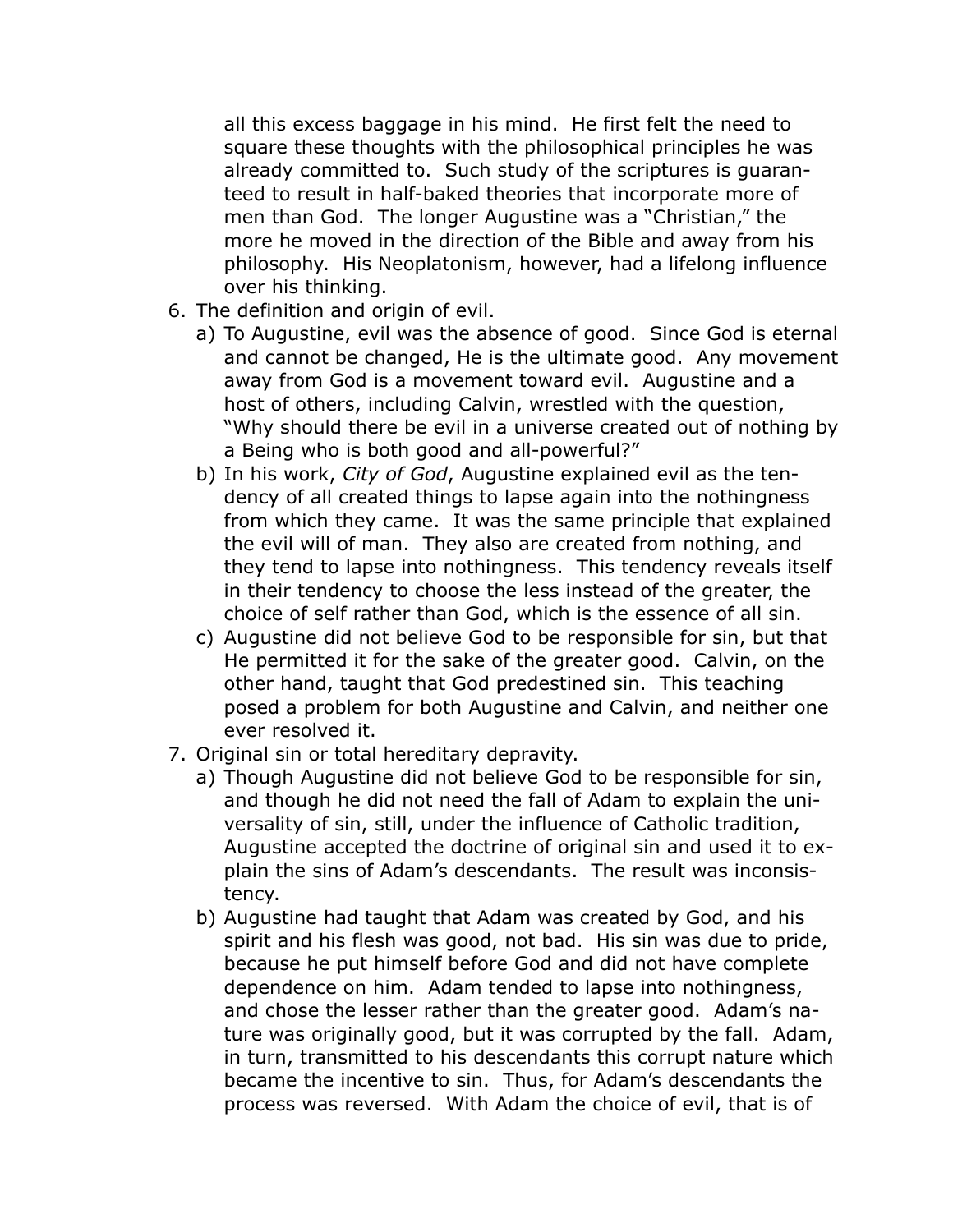self instead of God, resulted in an evil nature; with them the evil nature with which they were born resulted in the choice of evil.

- 8. Free will.
	- a) Men inherited from Adam a corrupt nature and this became the incentive to sin. Augustine argued extensively that men are endowed with free will and that the freedom of man's will is not limited by God's foreknowledge.
	- b) But he taught there is one thing he cannot do -- he cannot choose God and live for Him without divine help or grace. Grace had long been understood in two senses: one was the kindness and favor of God as shown in salvation, and the other was something bestowed upon men, something objective.
- 9. Irresistible grace.
	- a) Augustine taught that faith is a divine gift; no one can believe in God unless moved by His grace. Augustine believed that these gifts were bestowed without regard to human merit either actual or foreseen.
	- b) Augustine went further and declared God's grace to be irresistible. Those whom God wills to save cannot prevent Him from doing so even if they wished to. Try reconciling Augustine's insistence that the will of man is free with this quotation: "For even with the very wills of men He does what He will, when He will."
- 10.The sovereignty of God.
	- a) The basis of this view was his concept of God as absolutely supreme, what Calvin and the Reformers called the sovereignty of God. The natural conclusion might be that if God is the only real being, His will is the only real will, and that therefore, we mortals have no will of our own.
	- b) Whereas Calvin accepted this conclusion, Augustine did not. The reason why he did not was it would make God the author of sin. As we noted, Calvin, Zwingli and others accepted this conclusion and its consequences.
- 11.Predestination.
	- a) Upon his doctrine of God as absolute "will" rested his famous doctrine of double predestination, or the foreordaining of some to salvation and some to damnation. Augustine referred to the wicked as being left wholly to themselves. In other words, sometimes he refers to God choosing the elect and just sort of abandoning the wicked without actually foreordaining them to be lost.
	- b) But occasionally he goes further and refers to God foreordaining some men to punishment as well as some to salvation. Some are saved and others lost -- which is due wholly to God's secret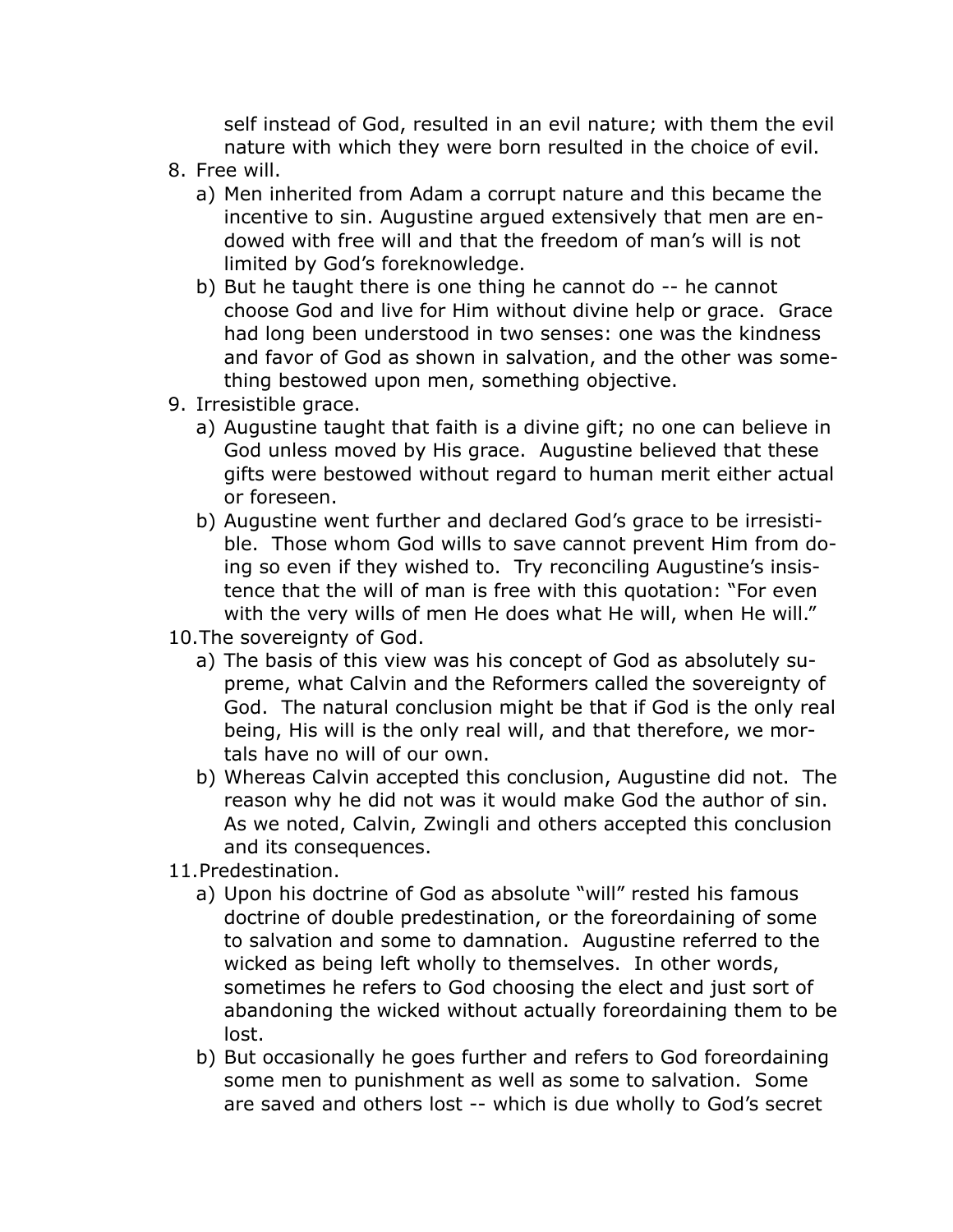"will," which we are unable to fathom.

- 12.The perseverance of the saints.
	- a) He also taught that God gives to the chosen the gift of perseverance so they may endure to the end. None of the elect can permanently fall away and be lost. The Reformers taught that the faith and life of the elect was evidence that he was elect. Augustine thought such confidence was dangerous.
	- b) He also taught that a believer could abandon the faith and be lost. This teaching also involved him in inconsistency because he taught that faith was produced by the grace of God, yet the nonelect might be a believer, and might fall away. Therefore the grace of God might work in the non-elect, and yet he be lost.
- 13.The number of the elect is fixed.
	- a) Augustine believed that the number of the elect is unchangeably fixed and is the same as the number of the fallen angels. The number is fixed and can neither be increased nor diminished. He attempted to prove this by a statement in the book of Revelation: "Hold fast that thou hast, lest another take thy crown." For if another is not to receive unless one has lost, the number must be fixed.
	- b) McGiffert, in his *A History of Christian Thought*, concluded, "The curious combination in all this (in Augustine's doctrine of God and man and sin and grace) of mystical piety, Neoplatonic philosophy, Manichaean dualism, Christian tradition, strained exegesis, rigorous logic and glaring inconsistencies born of religious instincts and moral needs, can hardly be matched anywhere else in the history of human thought."
- 14.Augustine, like so many of his day, did not have an upbringing as a Christian. He was not filled with the knowledge of the Bible itself from the earliest infancy. He practiced a life of immorality in living with a woman with whom he had a child, whom he abandoned to marry another. He was acquainted with Cicero and other writers and philosophers of his day far more than the writers of the Bible. His love was learning and philosophy. As he approached religion, his main concern was to fit it into molds created by his philosophical questions and whatever philosophy appealed to him at the time, whether Manichaeism or Neoplatonism.
- B. John Calvin.
	- 1. His birth and early life.
		- a) John Calvin was born at Noyon, France in the province of Picardy on July 10th, 1509. Calvin was born the second son of Gerard Chauvin [Calvin], a notary at Noyon. His mother died very early, and his father, who did not care for children, sent him to the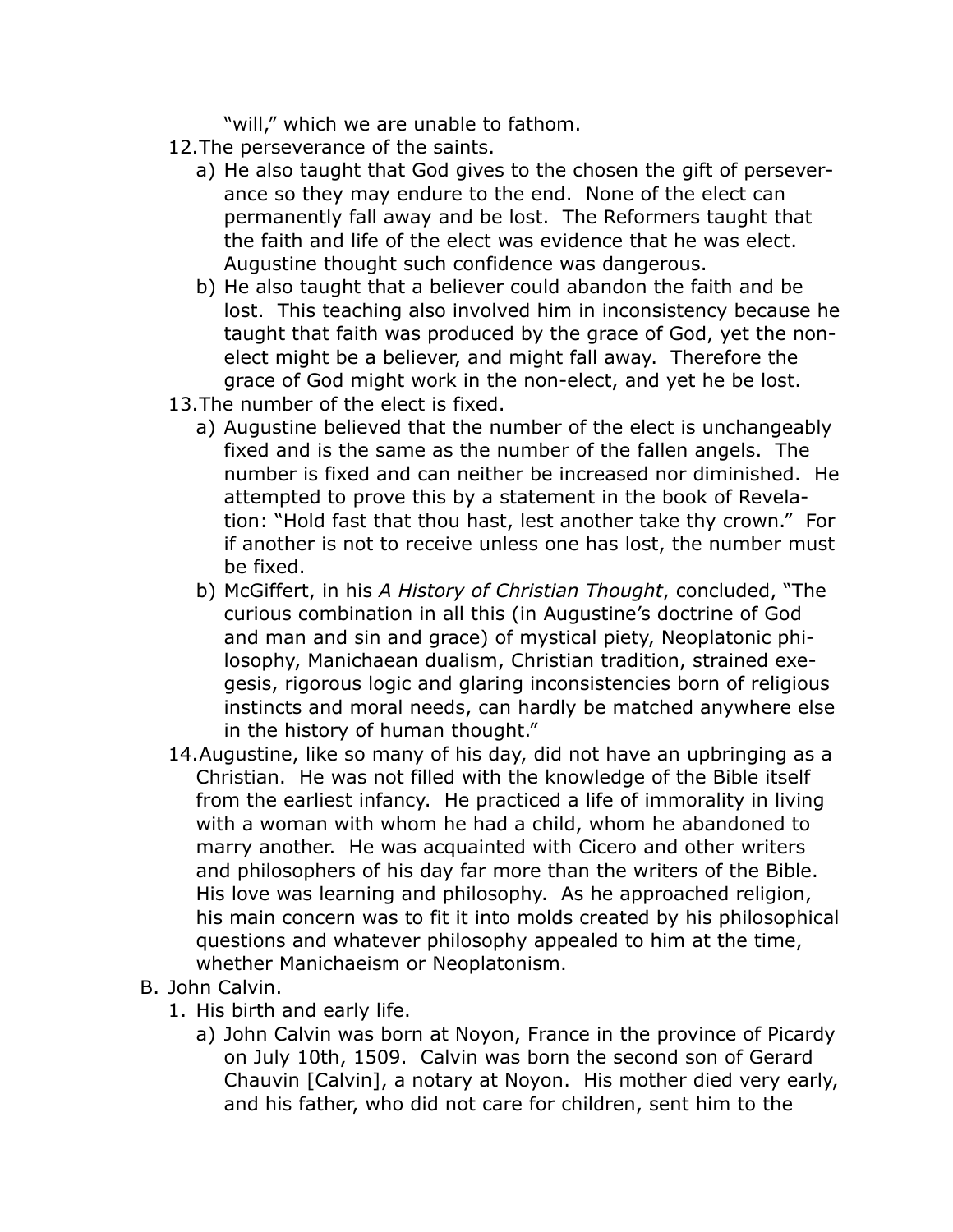home of an aristocratic friend to be reared. It is thought that it was from this environment that Calvin acquired his distinguished manners and a somewhat lofty demeanor.

- b) His father managed to obtain a number of benefices [scholarships] for his son, the earliest being when John was six years old. When he was about fourteen, Calvin's father obtained a benefice for him to go to Paris for some years. At the University of Paris, he obtained the nickname, "The Accusative Case," because of his critical, fault-finding attitude. He died May 27th, 1564 at Geneva in the arms of his dear friend Theodore Beza.
- 2. His education and intellectual development.
	- a) At his father's wish, he changed his studies from theology to law. For a time he studied at Orleans and Bourges. At Orleans, he came under the influence of some Protestants.
	- b) After his father's death in 1531, he devoted himself to the studies of the humanities. His first work was a commentary on Seneca's *De Clementia*. In this work one sees evidence of wide reading, excellent Latin style and Calvin's interests in morality.
- 3. Calvin's conversion.
	- a) It was through the influence of the humanists Erasmus and Lefevre that Calvin was led to the study of the Bible and of Luther's writings. Probably in the fall of 1533 he experienced a "conversion" such as many have told about at the beginning of a religious career.
	- b) He said that a sudden beam of light came to him from God showing him how deep he was in error. He promptly abandoned his former life with tears.
- 4. The *Institutes of the Christian Religion*.
	- a) Toward the end of the year 1534, Calvin left France because of growing persecution. After various wanderings he reached Basle, where he published the first edition of his *Institutes of the Christian Religion*.
	- b) In years to come, the *Institutes* were revised and enlarged until the final edition in 1559 (Preserved Smith, *The Age of the Reformation*, 1920, p.162).
- 5. His first visit to Geneva, Switzerland.
	- a) In August, 1536 Calvin came to Geneva. He was invited by certain other Reformers (William Farel, Viret and others) to become a promoter of the cause. He became a preacher and a lecturer on divinity.
	- b) As the principles espoused by Calvin and Farel were impressed upon the city, its citizens decided they were not quite ready for them, and they expelled Farel and Calvin.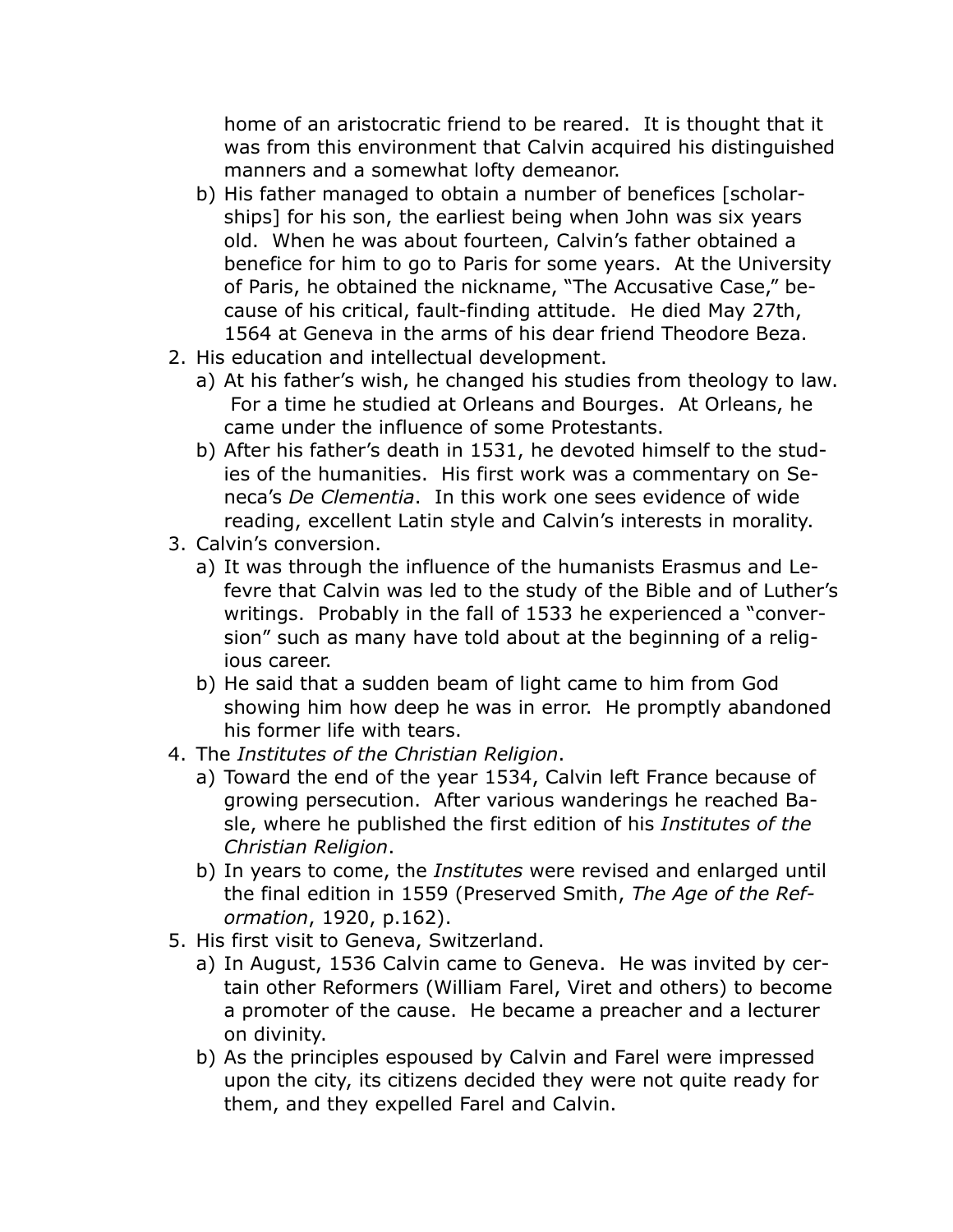- 6. The established theocracy in Geneva.
	- a) In 1541 Calvin was recalled to Geneva. There his position became so strong that he remade Geneva into a city after his own heart. Virtually every breath and every heartbeat of its citizens was controlled by Calvin.
	- b) Calvin was guilty of inflicting horrible tortures on those who opposed him. The most notorious case of this was Servetus, against whom Calvin served as prosecutor. Servetus was condemned to death by slow burning. Calvin claimed to have sought to change the form of execution, but there is not a shred of evidence to show this, either in the minutes of the trial or elsewhere. He also accused a number of his opponents of treason and put them on the rack to obtain proof of his accusations.
	- c) To be fair, it should be pointed out that the Protestants were only following the age-old example of Catholics in using civil power to enforce spiritual principles. Calvin ruled with an iron hand until his death.
- 7. His work and personal habits.
	- a) The amount of work Calvin did is astounding. He ruled himself with an iron will and he never allowed physical considerations to play any part in what he did. For years he was so sparing in his food that he ate one meal a day.
	- b) He presided over the ecclesiastical and political affairs of Geneva; he preached every day, lectured three times per week, carried on a vast correspondence and continued his voluminous literary labors. Besides his printed works, there are now in the library of Geneva 2025 sermons in manuscript. He chose to be poor and died with very few possessions. He was a brilliant, dedicated and apparently a sincere man.
- 8. The sources of the *Institutes*.
	- a) His greatest work was a summation of the various principles that were floating around in the early Reformation period. He organized these principles into a tightly-knit logical system. Throughout his work he refers often to the works of Augustine, and anyone who is familiar with Augustine cannot fail to see the debt Calvin owed to him.
	- b) Preserved Smith wrote, "First and foremost he was dependent upon Luther, and to an extent that cannot be exaggerated. Calvin drew all his principle doctrines from the *Catechisms*, the *Bondage of the Will* and the *Babylonian Captivity of the Church*. He also borrowed something from Bucer, Erasmus and Schwenckfeld, as well as from three writers who were in some sense his models: Melanchthon's *Commonplaces of Theology*,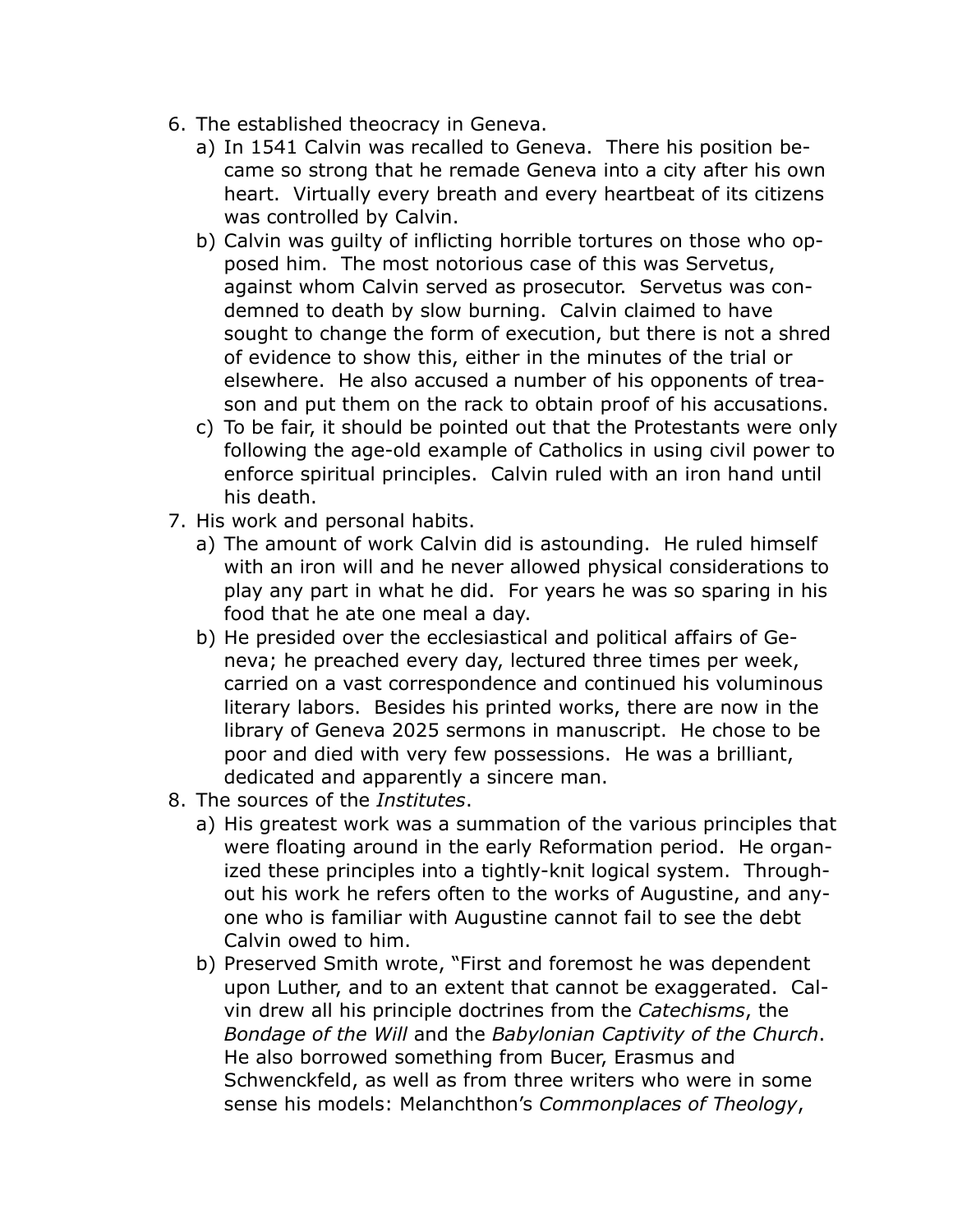Zwingli's *True and False Religion*, and Farel's *Brief Instruction in Christian Faith* had all done tentatively what he now did finally."

9. Though Calvin was much more Biblically oriented that Augustine was, it is obvious that his Institutes are merely a rehash of Augustine's doctrines. There are glaring inconsistencies in Calvin's theology, inconsistencies that he did not enjoy dealing with, such as the problem of how God could foreordain sin and then blame men with it. In fact, Calvin's work was theologically oriented. In other words, he had a theological system in mind, and he went to the Bible to prove it, no matter what.

## II. *Impact On Denominational Doctrine*

- A. The doctrines of all religions that are strictly based on Calvinism can be referred to as "pure Calvinists." However, it is frustrating to see many different denominations accepting portions of Calvinism. For example, limited atonement is currently not held by most denominations, but the consequences of that teaching are held. At least a pure Calvinist is consistent!
- B. In addition, such doctrines as infant baptism, the direct operation of the Holy Spirit upon the heart of the sinner in conversion, the first and second works of grace, the experience by which one knows whether he is elect or not, the impossibility of apostasy, the idea that you cannot understand the Bible, whatever will be will be, the imputed righteousness of Christ and many other ideas are from the teachings of John Calvin.

## III. *A Brief Analysis Of Calvinism*

- A. Total hereditary depravity.
	- 1. Calvin wastes no time in his writings getting to his subject. On page one of his first book, he writes, "In particular, the miserable ruin into which the revolt of the first man has plunged us, compels us to turn our eyes upwards." In the second chapter of his first book he refers to men, "in themselves lost and under curse." This theme is very prominent as he talks about the necessity of knowing God, because his point is that we cannot know God fully without the Holy Spirit's operation upon our mind. The reason why even the elect cannot respond to God on his own is his total depravity inherited from Adam.
	- 2. The Westminster Confession of Faith states concerning total depravity or total inability, "Man, by his fall into a state of sin, hath wholly lost all ability of will to any spiritual good accompanying salvation; so as a natural man, being altogether averse from good, and dead in sin, is not able, by his own strength, to convert himself, or to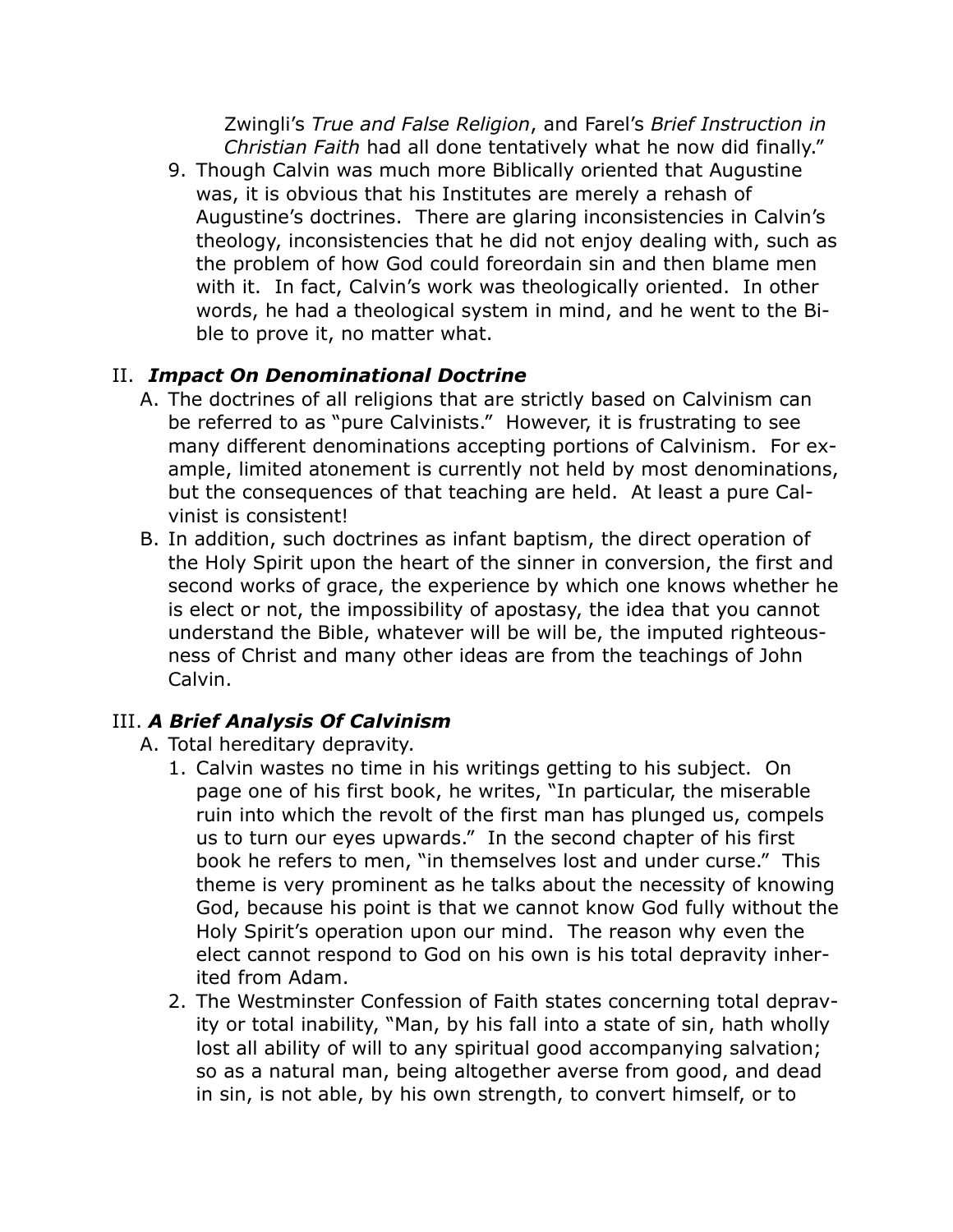prepare himself" (Chapter IX, section iii). It is therefore this total depravity that makes the irresistible grace of God necessary.

- B. Unconditional election.
	- 1. The doctrine of unconditional election is only an extension of the general doctrine of predestination as it relates to the salvation of sinners. According to Calvin, in Romans 11:6, "Paul clearly declares that it is only when the salvation of a remnant is ascribed to gratuitous election, we arrive at the knowledge that God saves whom He wills of His mere good pleasure, and does not pay a debt, a debt which never can be due" (Book 3, chapter 21).
	- 2. Calvin carefully sets forth his teaching as follows: "By predestination we mean the eternal decree of God, by which he determined with himself whatever he wished to happen with regard to every man. All are not created on equal terms, but some are preordained to eternal life, others to eternal damnation; and, accordingly, as each has been created for one or other of these ends, we say that he has been predestinated to life or to death" (Book 3, chapter 21). One can see that if the sovereign God predetermines everything, then He also determines who will be saved and lost.
- C. Limited atonement.
	- 1. It is not as easy to produce clear statements of Calvin as it concerns the doctrine of limited atonement. His followers argue among themselves whether he believed in general redemption. Nevertheless, it is a consequence of doctrines he does teach.
	- 2. In the Synod of Dort (1618-1619) the following statement was set forth on the subject: "This death of the Son of God is a single and most perfect sacrifice and satisfaction for sins, of infinite value and price, abundantly sufficient to expiate the sins of the whole world; but because many who are called by the Gospel do not repent, nor believe in Christ, but perish in unbelief; this doth not arise from defect or insufficiency of the sacrifice offered by Christ upon the cross, but from their own fault. God willed that Christ, through the blood of the cross, should out of every people, tribe, nation, and language, efficaciously redeem all those, and those only, who were from eternity chosen to salvation, and given to him by the Father; that he should confer on them the gift of faith." McClintock and Strong also state, "That Christ's atonement was sufficient for all, that it is actually applied only to the elect, and that it enhances the guilt of those who reject it, is now almost universally conceded by the different schools" (Vol. II, p. 46).
- D. Irresistible grace.
	- 1. This doctrine is not directly referred to as "irresistible grace" in the *Institutes*, but the idea is clearly set forth. "God, however, teaches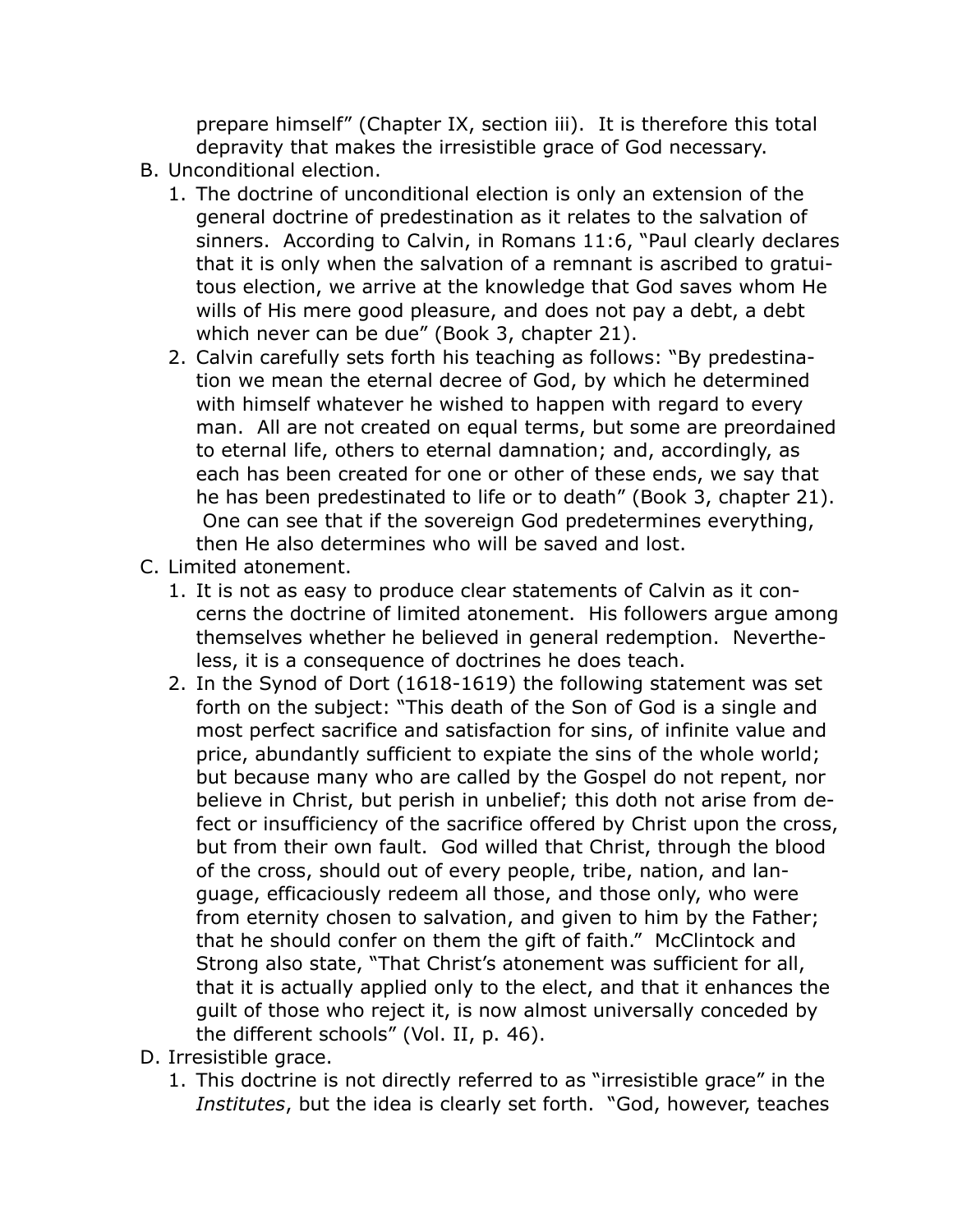his elect effectually when he brings them to faith" (Book 3, chapter 24). Calvin quotes Augustine, allowing him to word this point for him: "What means, 'Everyone that hath heard and learned of the Father cometh unto me,' but just that 'there is no one who hears and learns of the Father that does not come to me'? For if every one who has heard and learned, comes; assuredly every one who does not come, has neither heard nor learned of the Father; for if he had heard and learned, he would come" (Book 3, chapter 24). Calvin continues to quote Augustine to the effect that the reason why God's grace is irresistible, or utterly effectual, is that "it is not received by any hard heart; for the reason for which it is given is, that the hardness of the heart may first be taken away" (*Institutes*, Book 3, chapter 24).

- 2. Since it is God who decides who will be saved and who will be lost, it is God who reaches out to His chosen. He sends His Spirit into the hard heart, "takes away the stony heart, and gives a heart of flesh." Thus everyone of the elect is saved wholly by the choice and the work of God.
- E. Perseverance of the saints.
	- 1. The Westminster Confession expresses the doctrine as the follows: "They whom God hath accepted in His Beloved, effectually called and sanctified by His Spirit, can neither totally nor finally fall away from the state of grace; but shall certainly persevere therein, to the end, and be eternally saved" (Chapter XVII, Section 1). In other words, all who become true Christians cannot totally fall away and be lost -- that while they sin temporarily, they will eventually be saved.
	- 2. Note these two quotations from the *Institutes*. Once again we find Calvin quoting Augustine who says that "the original freedom of man was to be able not to sin, but that we have a much greater freedom -- viz. not to be able to sin." He quotes him again saying, "Therefore, to meet the infirmity of the human will, and prevent it from failing, how weak soever it might be, divine grace was made to act on it inseparably and uninterruptedly" (Book 2, chapter 3). One can see from this quotation why many times certain denominationalists have ridiculed the prayers of those who ask God to forgive them their sins.
- F. These points of doctrine were not originated by Calvin but merely systematized, arranged and developed by him. He borrowed frequently from Augustine, and Augustine had borrowed from Ambrose and other "church fathers." No doubt the "fathers" were influenced by the Gnostic heresy and even by the old Persian concepts of matter being inherently evil within itself.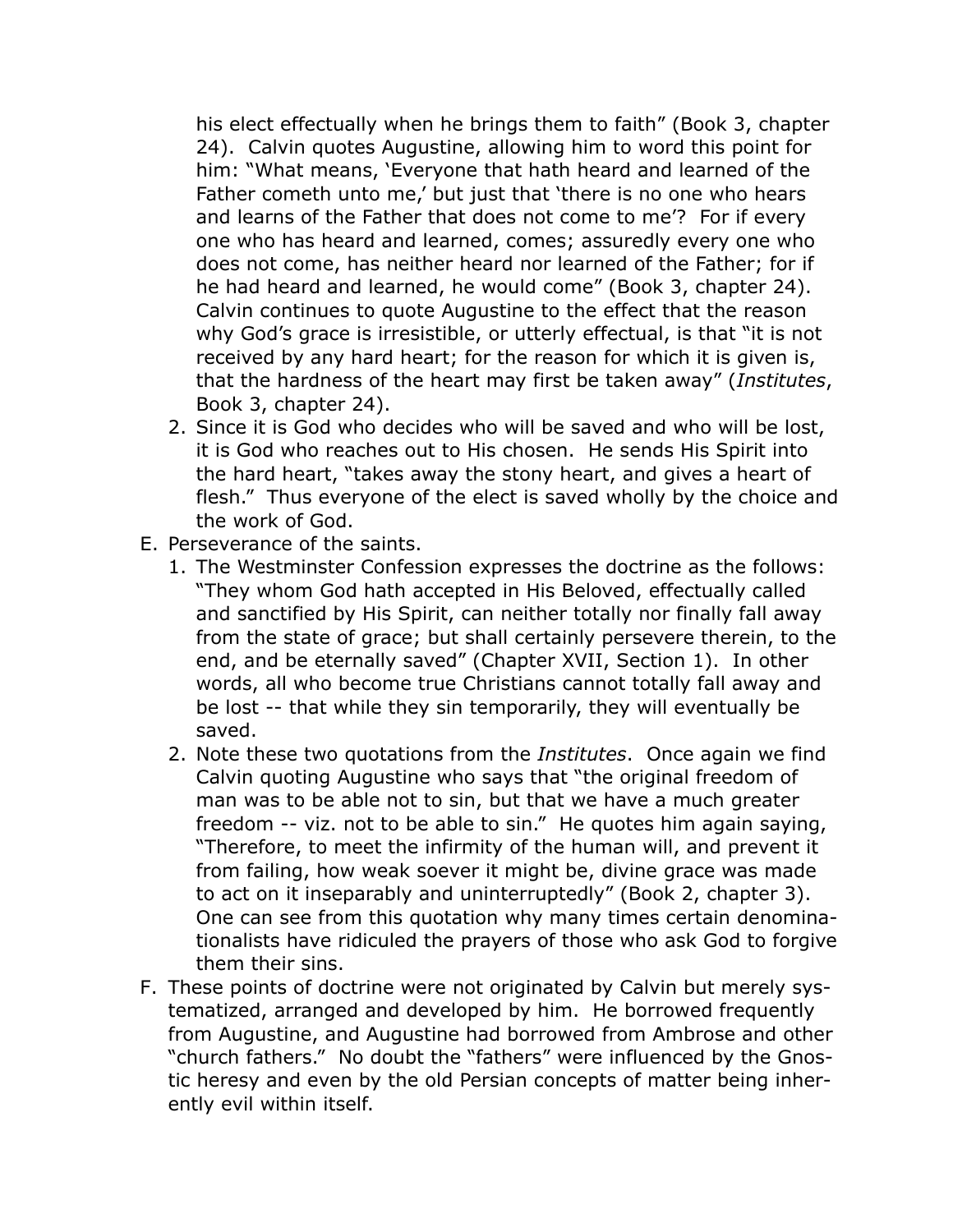- 1. Calvin built his system upon the foundation laid by the earlier reformers, especially Luther and Bucer, but his peculiar gifts of learning, logic and style made him preeminently the outstanding theologian of the Reformed movement.
- 2. Underlying the whole system was the dominant thought of the infinite and transcendent sovereignty of God, to know whom is man's supreme end.

#### IV. *Two Related Foundations Of Calvinism*

- A. The sovereignty of God.
	- 1. This point is integrally related to the idea of unconditional election. Although Calvin begins his *Institutes* with an involved study of the knowledge of God, the logical beginning point of his doctrine is the sovereignty of God. A couple of quotes will illustrate what Calvin taught about this subject.
		- a) "But whoso has learned from the mouth of Christ that all the hairs of his head are numbered (Matthew 10:30), will look farther for the cause, and hold that all events whatsoever are governed by the secret counsel of God" (Book 1, chapter 16).
		- b) "The thing to be proved, therefore, is that single events are so regulated by God, and all events so proceed from his determinate counsel, that nothing happens fortuitously" (Book 1, chapter 16).
		- c) "It will, therefore, be proper here to advert to the end which Scripture has in view in teaching that all things are divinely ordained" (Book 1, chapter 17).
	- 2. The sovereignty of God, in Calvin's teachings, is necessarily and inextricably connected with his teaching on predestination. From these quotations it is clear that Calvin's view was that God has ordained everything that happens, no matter how small (1 Samuel 2:6-10; Job 9:12). According to Calvin, since God has total rule, His will is supreme, and according to that will He ordained that sin would occur, since by this sin, His own holiness would be enhanced.
	- 3. Further, He ordained that of those lost He would save a certain number. These are the elect, and they are chosen by God's sovereign will completely apart from any quality they have, or any merit on their part.
	- 4. God's power to rule is not in question; nor is His power to choose what He will (2 Chronicles 20:6; Psalm 115:3; Isaiah 45:9; Jeremiah 18:6). He has complete power and has exercised that power. The question is does His sovereignty require Him to make all decisions and to predetermine everything? Let's note some consequences of this doctrine.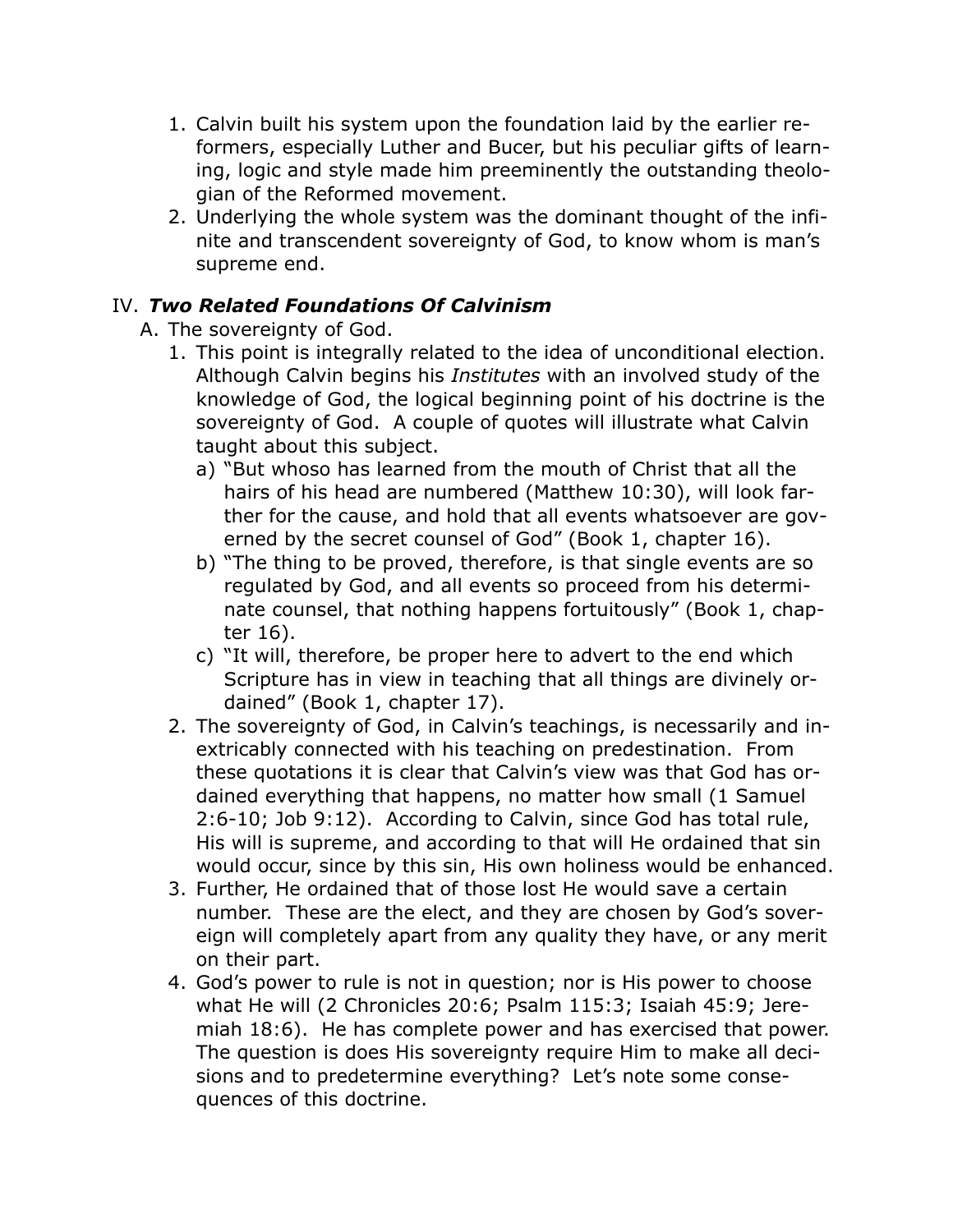- a) God foreordained Adam to sin and then condemned him for it when he could not have avoided it no matter what he did. Basically the way Calvin answers this is that we should not be ugly and question what God does. This is really all he can say, because he will not back down from his position that God has predetermined all things, and therefore there is no avoiding this conclusion.
- b) Man has no real choice in any thing. Calvin affirms that things appear to us to happen fortuitously, and we appear to have choice, but in reality, it was all chosen by God in eternity.
- 5. God can exercise His will and still allow man the exercise of his will.
	- a) Examples of God's willingness to react to our decisions.
		- (1) Nineveh and Jonah (Jonah 3:4-10).
		- (2) Hezekiah's impending death (Isaiah 38:15; 2 Kings 20:15).
	- b) Calvin's answer to these arguments is that these were not really God's plans; they were threats given to bring about reformation.
	- c) Passages that indicate that God can change His mind.
		- (1) God repented of having made the earth (Genesis 6:6).
		- (2) God repented of having made Saul king (1 Samuel 15:11).
		- (3) God would repent of the calamity He thought to do to His people as soon as He could see any sign of reformation in them (Jeremiah 18:8).
		- (4) Calvin's answer to these points:
			- (a) "As to repentance, we must hold that it can no more exist in God than ignorance, or error, or impotence. If no man knowingly or willingly reduces himself to the necessity of repentance, we cannot attribute repentance to God without saying either that he knows not what is to happen, or that he cannot evade it, or that he rushes precipitately and inconsiderately into a resolution, and then forthwith regrets it" (*Institutes*, Book 1, chapter 17).
			- (b) Then he cites verses that say God does not repent as men do (1 Samuel 15:29; Numbers 23:19).
			- (c) Finally he says that to use "repentance" of God is merely accommodative language and compares it to using "angry" of God and then thinking of His anger in human terms.
		- (5) Additional passages that must be reconciled with the idea that God's sovereignty permits men to make choices also (Acts 2:23; 4:28).
	- d) Passages that indicate that God's sovereign will is that men should be able to choose what they will do and be (Joshua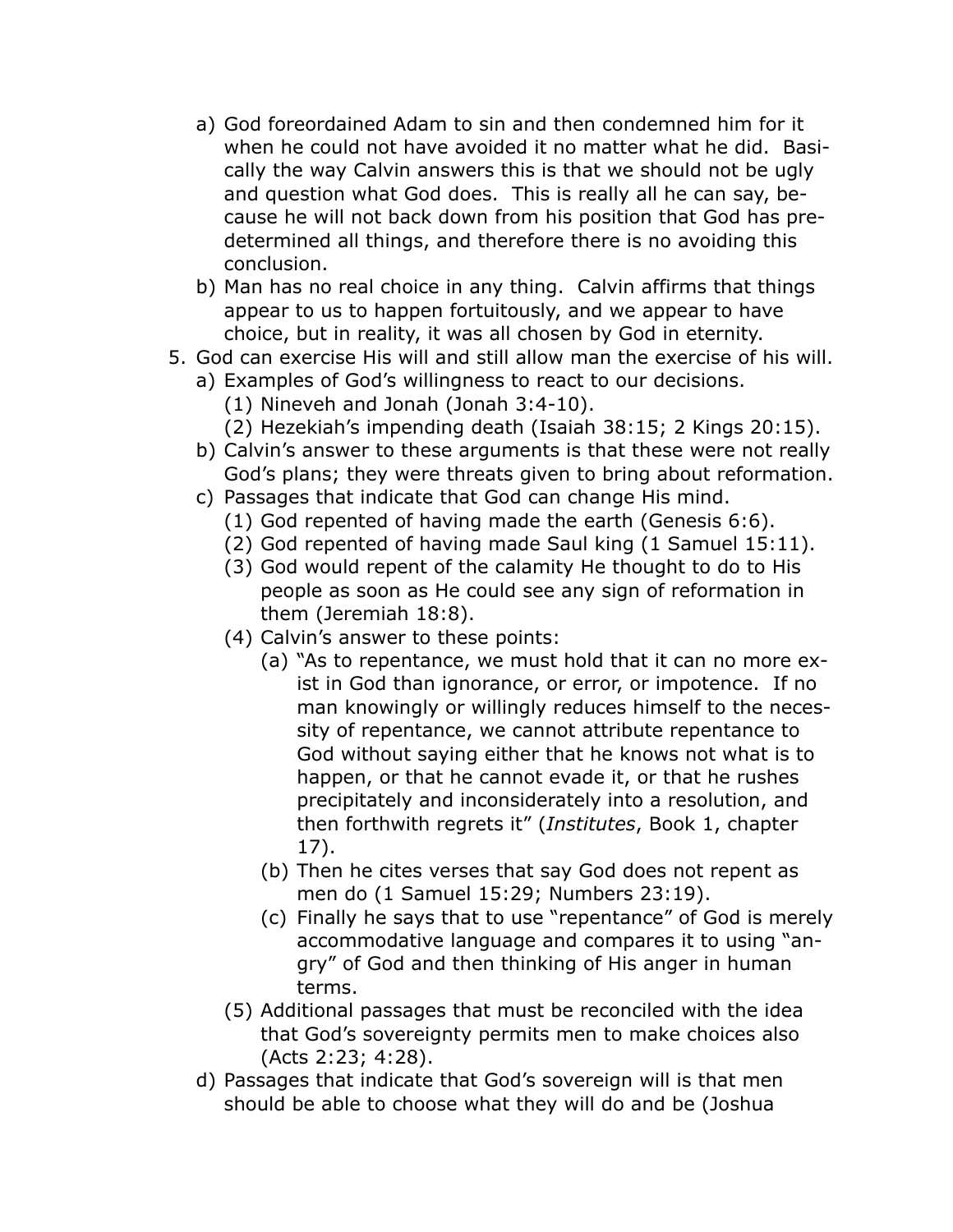24:14-15; 1 Timothy 2:3-4; 2 Peter 3:9).

- 6. The main point to be emphasized in the study of God's sovereignty is whether God is able to be sovereign and allow anyone to make subordinate decisions. It is perfectly in keeping with Bible teaching that God can be sovereign and still allow men a choice in their destiny.
- B. Predestination.
	- 1. One of the basic doctrines of Calvinism is the predestination or foreordination of individuals to reward and punishment. The idea is that God before the earth was formed, with no regard to the will of man, predestinated certain people to eternal life and other to eternal damnation.
	- 2. The great proof texts of the Calvinist for this doctrine are Ephesians 1:4-5, 11, Romans 8:29-30 and Acts 13:48. The conclusion drawn from these passages by John Calvin, and by Augustine centuries before him, that God arbitrarily elected certain individuals to salvation and condemned all others is entirely wrong.
	- 3. There is certainly a type of predestination is taught in these verses, but not the Calvinistic kind.
		- a) The KJV uses the word "predestinate" in Ephesians 1:5, 11 and Romans 8:29-30.
		- b) The ASV uses the word "foreordain." They mean essentially the same, "To set out beforehand, to ordain before."
	- 4. Before we enter into an explanation of the proof texts, we need to set forth some basic divine principles that must guide our understanding of the foreordination passages.
		- a) God gives man the freedom of choice.
			- (1) God gave Adam and Eve the freedom of choice (Genesis 2:16-17).
			- (2) The choice was plain: obey and live or disobey and die.
			- (3) They chose through their own will and the tempting of Satan to disobey.
			- (4) Who is willing to say that since God foreknew the outcome, He forced or foreordained Adam and Eve to sin (James 1:13-14)?
			- (5) We, too, are given a choice (Joshua 24:15).
				- (a) Men likewise today need to make a choice as to which God they will serve -- whether the god of wealth, pleasure, popularity, worldly wisdom or the one true God.
				- (b) Mary chose that good part which would not be taken away (Luke 10:42). The psalmist had chosen the way of truth (Psalm 119:30).
		- b) God is no respecter of persons.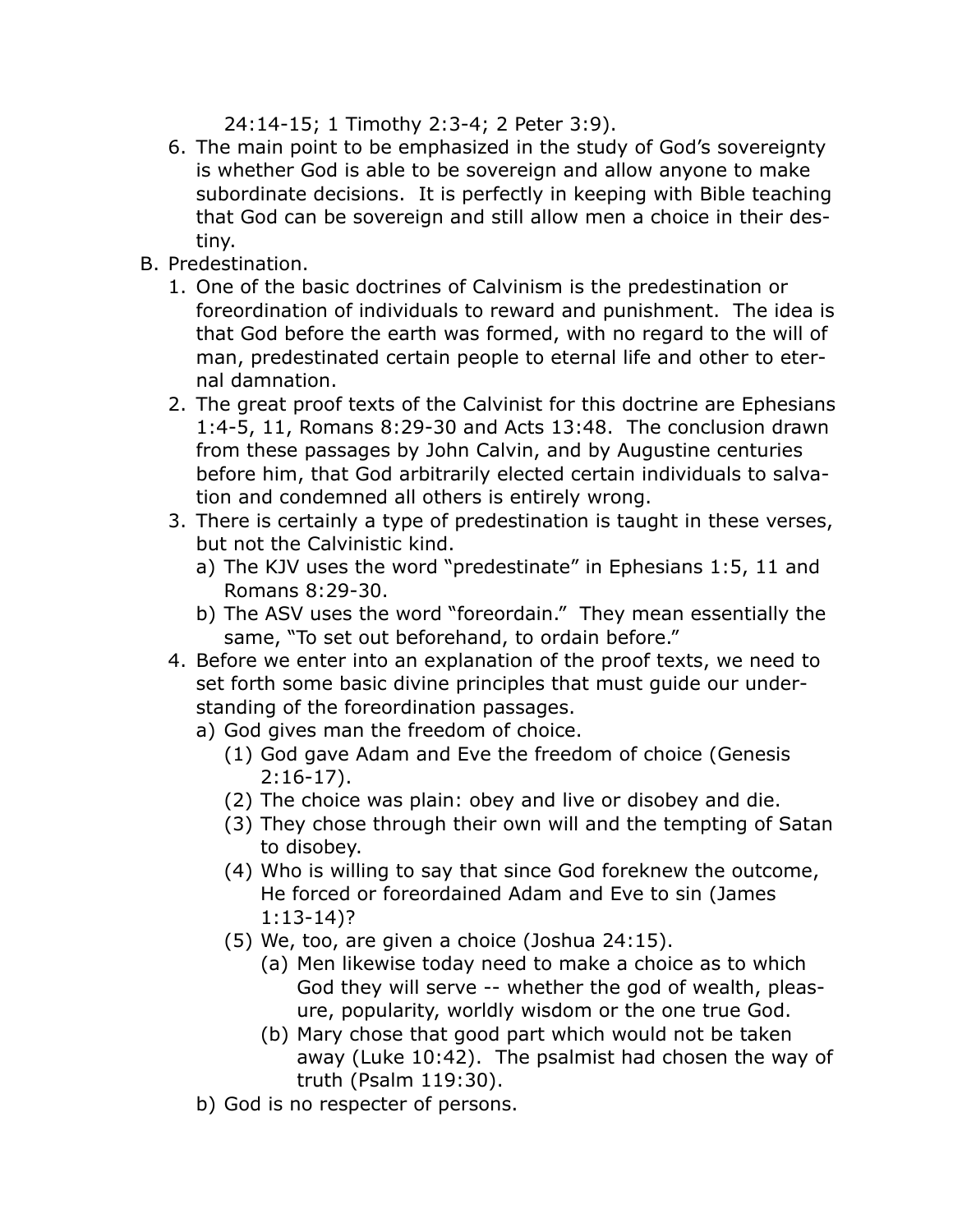- (1) This is expressly stated in the Bible (2 Chronicles 19:7; 1 Peter 1:17).
- (2) Why then did God bestow special favor on some?
	- (a) God had respect to Abel (Genesis 4:4-5). Were Cain and Abel predestinated to good or evil? No, Abel acted by faith (Hebrews 11:4).
	- (b) Noah found grace in the eyes of the Lord (Genesis 6:8). The next verse shows why.
- (3) God has respect for the character of man, not the person of man.
	- (a) God has respect to the humble (Psalm 138:6).
	- (b) Those who fear Him and work righteousness are accepted (Acts 10:34-35).
	- (c) Those who obey the truth will be rewarded (Romans 2:6-11).
- (4) God has not exempted anyone from the opportunity to obtain eternal life (1 Timothy 2:4; 2 Peter 3:9). God does not show respect to anyone separate and apart from their actions.
- c) Salvation is not wholly dependent on God.
	- (1) The origin of salvation is dependent on God (Ephesians 2:4-5). There was nothing that man did that caused God to plan to give His grace (Titus 3:5).
	- (2) The reception of salvation is dependent on man. The reception of salvation comes through meeting the conditions that God provided through His grace.
	- (3) Some think that the grace of God and works are incompatible. On the contrary, salvation is both by grace and works.
	- (4) God placed on man the responsibility of obtaining the salvation which He foreordained or predestinated.
		- (a) God foreordained the gospel (1 Corinthians 2:7-8; 2 Timothy 1:9-10). Man must obey the gospel to receive the benefits of it (1 Peter 4:17).
		- (b) God predestinated that Christ would die for man (1 Peter 1:19-20; Revelation 13:8). Man must obey Christ to receive His blessings (Hebrews 5:9).
		- (c) God foreordained that redemption would be in Christ, but man must put on Christ (Ephesians 1:4-7; Galatians 3:26-27).
		- (d) The church was predestinated, but one must be baptized into the church to be part of it (Ephesians 3:9-11; 1 Corinthians 12:13).
	- (5) God's grace is extended in providing these things. However,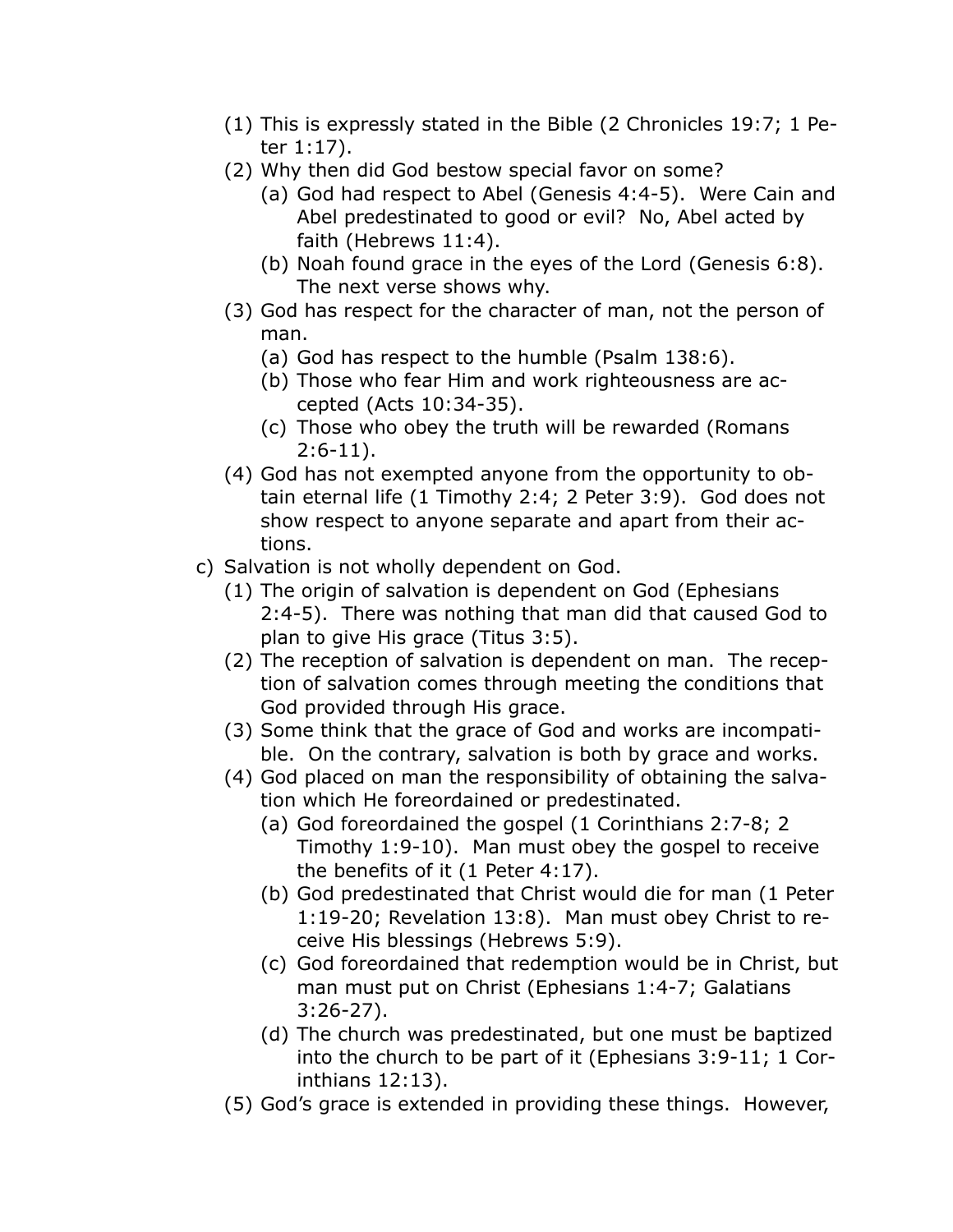in every case man must respond to receive the benefits. Nowhere does the Bible teach that God saves or condemns someone against his will or apart from his will; rather, it takes an exercise of his will.

- d) Proof texts examined.
	- (1) Ephesians 1:4-5, 11.
		- (a) The Calvinist says this teaches that certain individuals are predestinated and others are not. They claim that if one was not of those predestinated, he is eternally damned and there is nothing he can do about it.
		- (b) However, it is a particular group or class of people that God chose before He made the world. It is those "in him," that is, those "in Christ."
		- (c) God predestinated the outcome before the beginning (Romans 9:22-24). From Ephesians 1, God predestinated before He made the world that He would choose those "in Christ." It is up to us to be of those "in Christ."
	- (2) Romans 8:29-30.
		- (a) This passage is a statement of God's entire purpose.
			- i) God has often spoken of things that were not as though they were (Romans 4:17). God is speaking of His entire plan in this fashion.
			- ii) Those whom He foreknew are the ones He predestinated. The ones He predestinated are the ones He called. The ones He called are the ones He justified and the ones He justified are the ones that He will eventually glorify.
			- iii) Again, it is the class or group which He foreknew, predestinated, called, etc., and not a random selection of certain individuals. He calls by the gospel (2 Thessalonians 2:14).
			- iv) This class that He predestinated constituted the called or the elect.
				- (1) Some misunderstand the thought of the "elect." They think that if one is not of the "elect," he is just out of luck, is eternally damned, and there is nothing he can do about it.
				- (2) It is not an arbitrary election, but an election upon certain conditions. The election is through sanctification of the Spirit unto obedience (1 Peter 1:2).
		- (b) Some get confused on the thought that God foreknows. The fact that God foreknows in no wise means that He causes them to happen.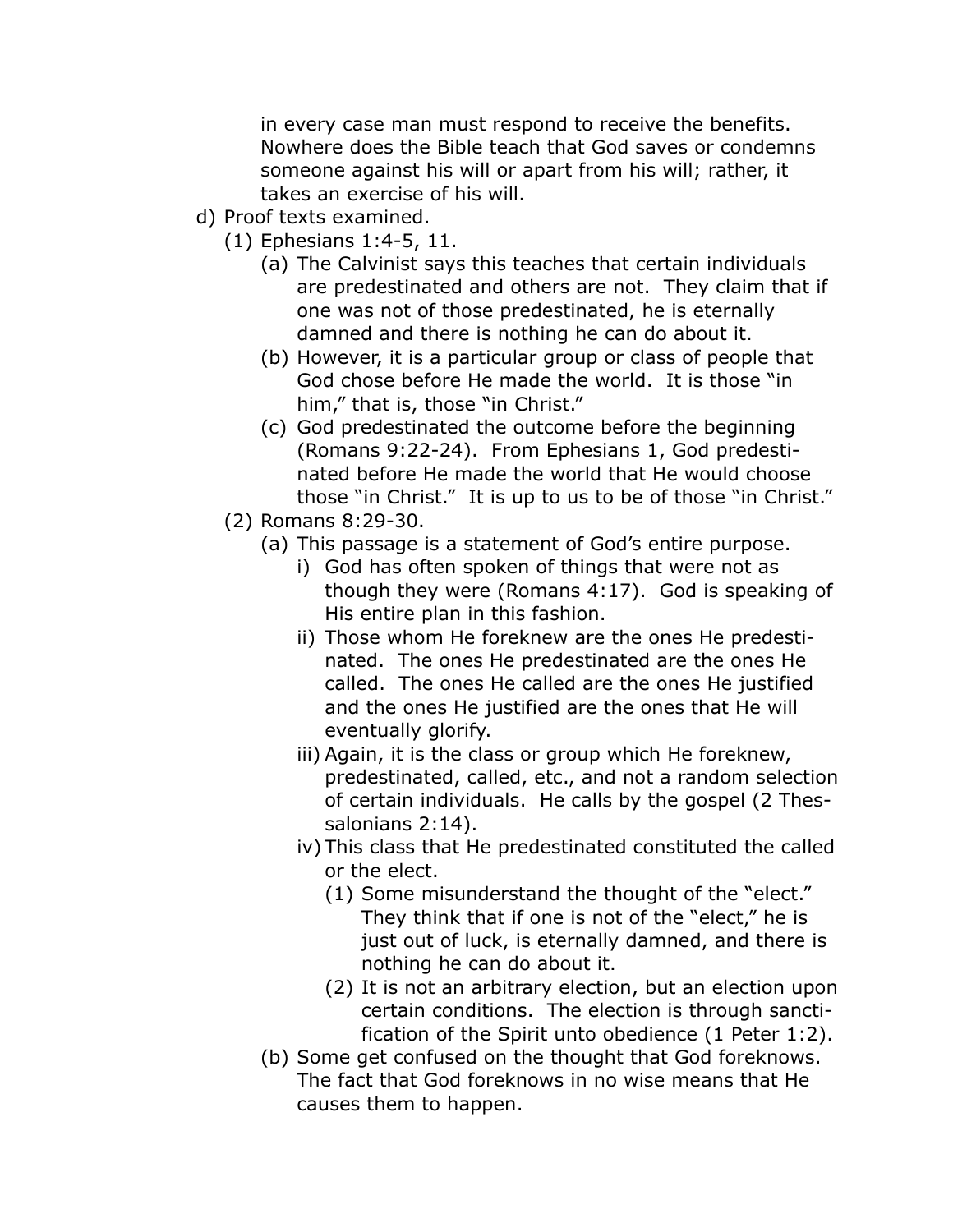- i) He foreknew the fall of man and made preparation for it, but did not cause Adam and Eve to sin.
- ii) He purposed and planned the church before the world, yet did not force some into it and bar others from it.
- iii) He foretold of one to betray Jesus (Zechariah 11:12-13), but did not make Judas betray the Lord. Judas himself allowed Satan to enter his heart (Luke 22:3).
- iv) Some think that since God knows, there is nothing they can do. God knows that some are foolish enough to accept the doctrine of predestination. The thing that will cause them to be lost is not because God foreknew, but because they were foolish enough to accept it.
- (3) Acts 13:48.
	- (a) He does not say in this verse that as many as were ordained to eternal life were given eternal life apart from their own will.
	- (b) Belief is made a condition. Thus, as many as were predestinated, put on Christ or met the conditions were saved.
	- (c) The KJV word "ordained" means "to arrange in an orderly manner, i.e. assign or dispose (to a certain position or lot)."
		- i) As many as were set (disposed, determined) to eternal life believed.
		- ii) They were inclined (had interest in) to eternal life and thus believed.
- e) There are certain important divine principles that must guide our understanding of the predestination passages.
	- (1) God created man with choice-making ability. Man is a free moral agent.
	- (2) God does not respect the person but of the character of man.
	- (3) The origin of salvation came solely through the grace of God. The reception of salvation comes through meeting the conditions which God provided through His grace.
- f) The predestination of God deals not with specified individuals, but with a particular group of individuals -- those "in Christ." Anyone can be part of that group (Revelation 22:17).
- g) These conditions must be met to receive the benefits of God's grace: hear (Romans 10:17), believe (Hebrews 11:6), repent (Acts 2:38), confess (Romans 10:9), be baptized (1 Peter 3:21) and endure to the end (Matthew 24:12-13).